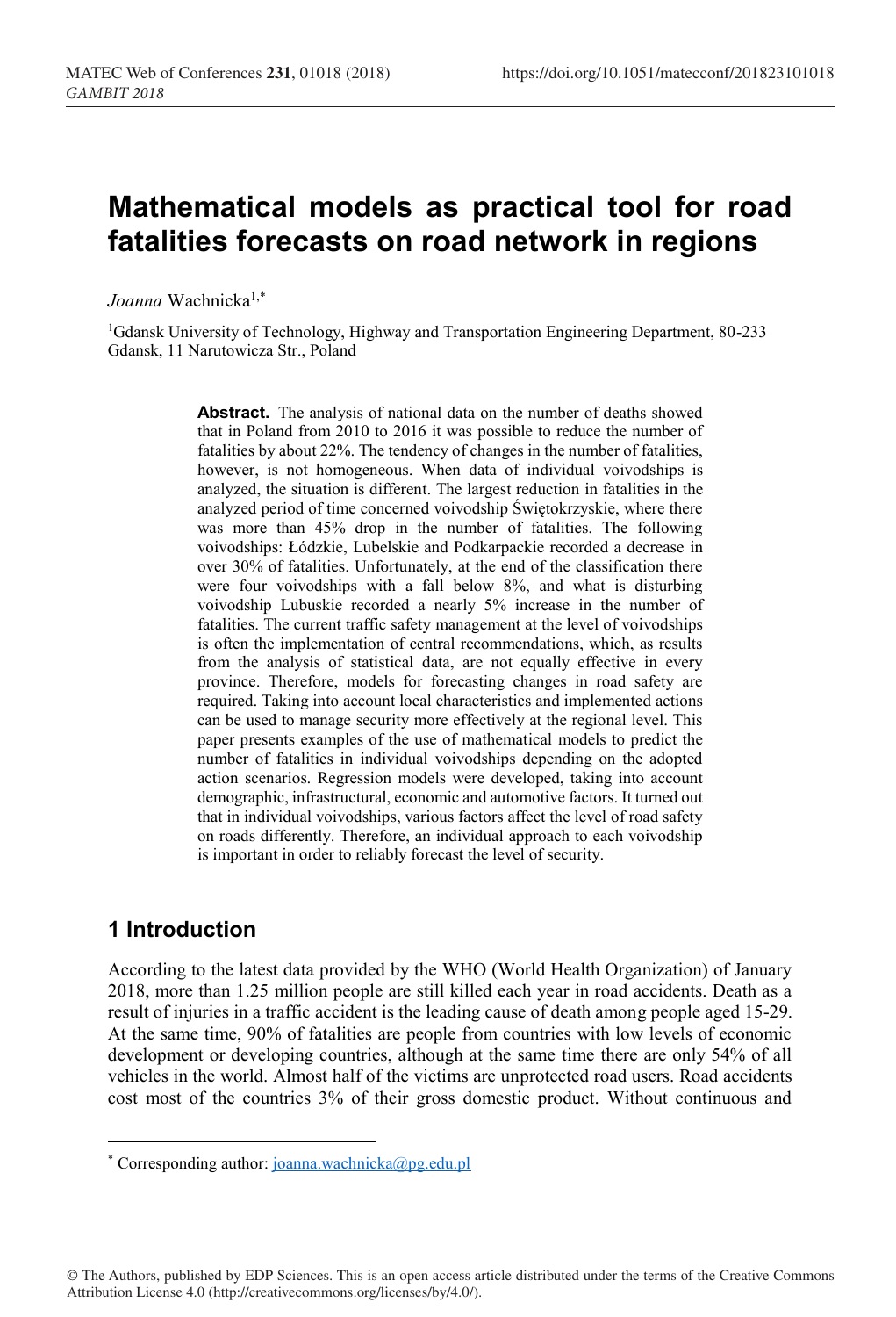effective action until 2030, road accidents will continue to be the leading seven causes of death in the world. The new Sustainable Development Agenda adopted by 2030 assumes a 50% reduction in the number of deaths and injuries by 2020 [1]. The analysis of national data on the number of fatalities has shown that in Poland from 2010 to 2016 it was possible to reduce the number of fatalities by about 22%. The tendency of changes in the number of fatalities, however, is not homogeneous. When data is analyzed in individual voivodships, the situation is different. The largest reduction in fatalities in the analyzed period of time concerned the province Świętokrzyski, where there was a more than 45% drop in the number of fatalities. The following provinces: Łódzkie, Lubelskie and Podkarpackie recorded a decrease in over 30% of fatalities. Unfortunately, at the end of the classification there were four voivodships with a fall below 8%, and what is disturbing one Lubuskie voivodship recorded a nearly 5% increase in the number of fatalities. The current management of traffic safety at the level of voivodships is often the implementation of central recommendations resulting from the road safety improvement programs, However, according to the analysis of statistical data, it does not give uniform results in each of the provinces.

### **2 Objectives**

The purpose of this article was to develop mathematical descriptive models characterizing the level of road safety in selected voivodships. The components of the model were to be characteristics describing the specific economic, automotive, infrastructural, geographical or social characteristics of a given voivodship, as well as taking into account systemic, preventive or supervisory activities in a given region. Such mathematical models could be a good tool for more effective road safety management in individual provinces. These models could be used as a tool for predicting, for example, the number of fatalities in individual voivodships depending on the adopted action scenarios. Thanks to this, it is possible to analyze what are the possibilities of reducing fatalities depending on the dynamics of changes in factors affecting this indicator. The assumed dynamics of changes in independent variables results from the current trend of changes in individual regions.

### **3 Method**

Due to the diversity of voivodships in terms of size and population, it was decided that the fatalities  $F_i$  models will be based on the social risk model, where the number of fatalities is calculated as the product of the probability of being a victim of a car accident in a region (province)  $RFR_i^w$  and exposure to this risk, expressed as the population size of the  $P_i$  region concerned. Due to the fact that voivodships in their present shape exist only from 1999 and, therefore, the number of modeling data is limited, it was decided to create baseline models  $RFR_i^k$  constructed on data from all voivodships in Poland, and then calibrate such created models by multiplying the created base function  $RFR_i^k$  times the modifying function created on the basis of data from a single, selected region  $CRFR_i^w$ , containing factors more strongly associated with the modeled variable in a given province than on average throughout the country.

$$
F_i^w = RFR_i^w \cdot P_i \tag{1}
$$

$$
RFR_i^w = RFR_i^k \cdot CRFR_i^W \tag{2}
$$

where:

 $F_i^{\mathsf{w}}$ - number of fatalities [number]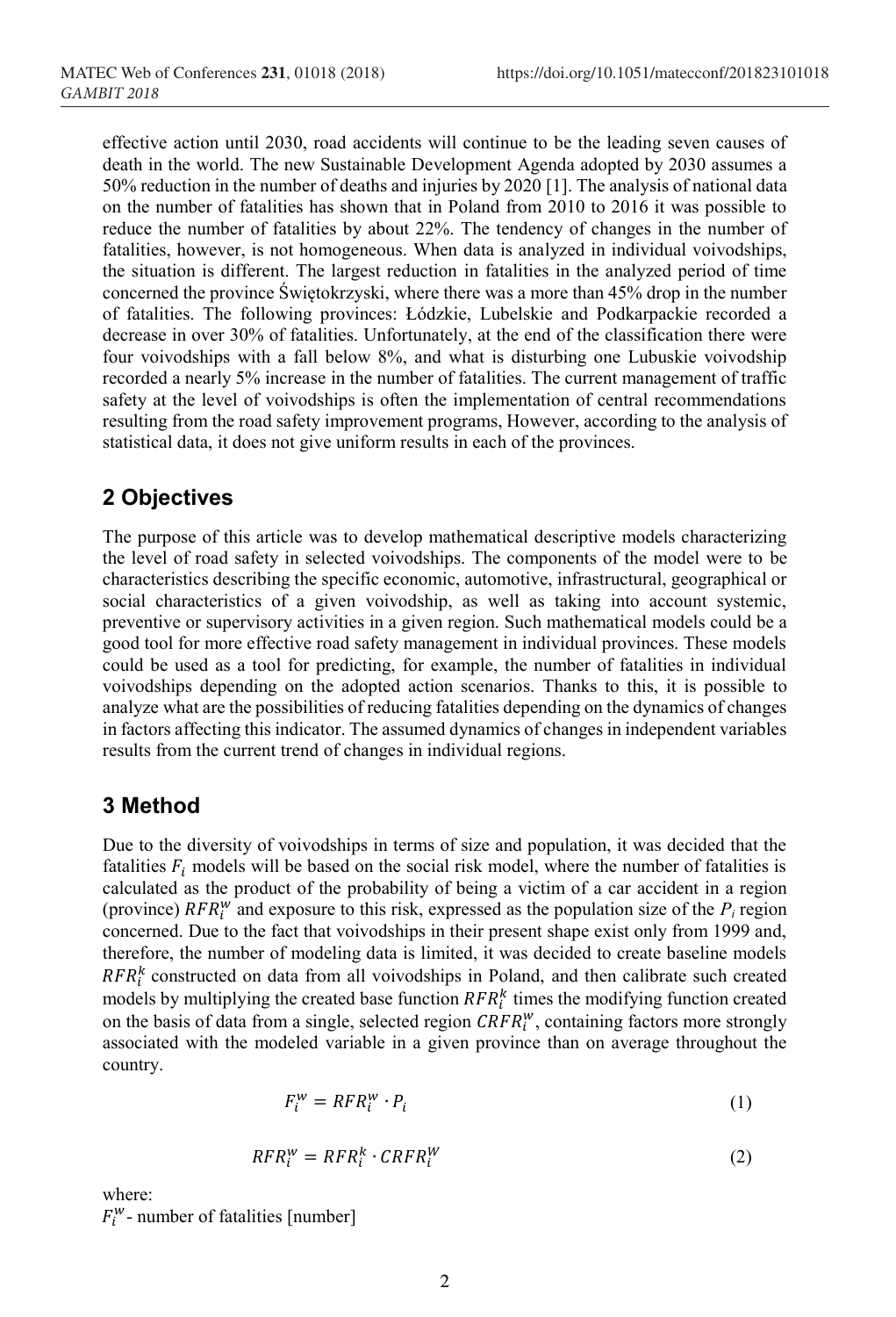$P_i$  – population of region [100 thous. people],

 $RFR_i^W$  – model of road fatalities rate in analyzed region [fatalities/100 thous. people],

 $RFR_i^k$  – model of road fatalities rate in analyzed group of regions [fatalities/100 thous. people],

 $CRFR_i^W$  - regional modification model of road fatalities rate.

This approach helps to build reliable models and, using the region's forecasted population, calculate the forecasted number of fatalities in relation to specific factors.

The influence of individual independent variables on the relative fatalitities rate index was analyzed using various methods of mathematical analysis, such as cross-correlation analysis of linear correlation, advanced analysis of the influence of linear and non-linear independent variables on the modeled variable using unique Data Mining algorithms, as well as functional analyzes the influence of independent variables on the variable RFR.

### **4 Results**

#### **4.1 Mathematical model for all provinces in Poland**

As a result of the analyzes, predefined independent variables have been selected that have a strong link to the modeled relative indicator of the number of fatalities RFR:

- expected life lenght rate LEI [years],
- − population density DP [people/km2 /year],
- share of population leaving in the city PUP  $[%]$ ,
- − share of build up areas PUA [%],
- − individual gross domestic product GDPPC [thous.ID/person/year],
- population density of all roads in total DR<sub>(D)</sub> [thous.km/100 thous.people/year],
- − density of roads in total DR(A) [km/km2/year],
- demographic density of highways and expressways DME<sub>(D)</sub> [thous. km/100 thous. people/year],
- − expenditure on provincial/voivodship roads REXV [mln zł/km/year],
- number of hospital emergency departments HEW [number/year],
- motorisation rate MRV [veh./person/year].

The obtained results are in line with the results of research in the literature, which was foreseen during the work on the issue. It also pointed to the impact of even such factors as the motorisation rate  $[2,3]$ , the share of urbanized areas  $[4]$  or the share of highways  $[5]$  in the entire road network.

During the work on the models, it turned out that the Mazowieckie Voivodeship is very different from other provinces. While with the growth of the unitary national product in other voivodships, the level of road traffic safety is decreasing, in the Mazowieckie voivodship this decrease is not so unambiguous. In addition, the level of road safety in this region is significantly higher than the other provinces. The Mazowieckie Voivodeship is a specific voivodship in comparison to other regions of Poland, as shown in the preliminary analyzes carried out in the doctoral thesis [6]. It is a province with a clearly larger gross domestic product and the number of vehicles. It can be presumed that a very large percentage of people live there in cities, but at the same time perform a lot of travel during the day. Due to housing prices and spatial development, there are offices and other workplaces in the center of Warsaw, and "bedrooms" have been created on the outskirts of the city. This is a typical layout for large metropolises. A lot of travel, however, is done by individual transport.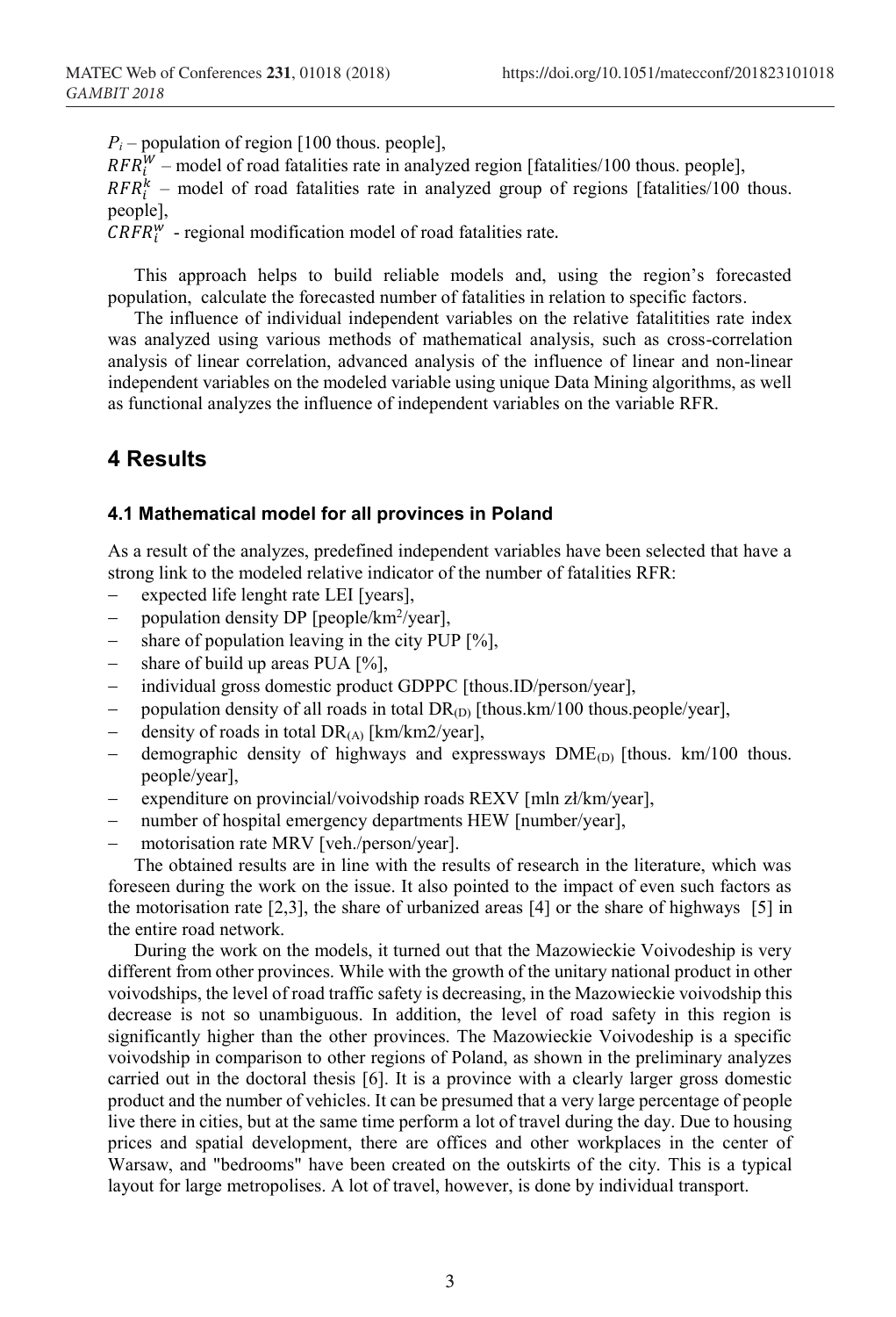The registered population does not reflect the real picture of reality. Many people rent apartments in the capital, being officially a resident of another province. The above characteristics are not possible to be included in the quantitative variable due to the lack of reliable data. Therefore, it was decided to heuristically introduce the qualitative variable S, which for the Mazowieckie Voivodship is 10, and for the other voivodships the value of 1. Such a procedure proved to be a very good idea, because it was possible to include all data from the base to build the model and create a universal model for all voivodships. Below is a mathematical model developed along with graphical interpretation of the influence of one of the selected DME(D) variables.

 $RFR_i^{\kappa} = 14447.86 \cdot S^{0.23} \cdot GDPPC^{-0.422} \cdot exp(-0.08 \cdot LEI +$  $0.37 \cdot DR_{(D)} - 0.352 \cdot PUP - 0.907 \cdot REXV + 0.02 \cdot PUA 27.27 \cdot DME_{(D)}$ , R<sup>2</sup>=0.7 (3)



**Fig. 1.** The dependence of the modeled indicator of the number of fatalities in RFR on the unitary GDPPC and demographic density of highways and expressways  $DME_{(D)}$  against the background of real data. Model for all voivodships.

According to the adopted methodology, models of the relative fatalities rate in selected voivodships were developed. It turned out that depending on the province, individual factors had a different impact on the modeled variable RFR and it was possible to create models better suited by using a calibration function containing more data. Next, using the data on the forecast population in a given voivodeship, made available by the Central Statistical Office, it was possible to develop forecasts of the number of fatalities in a selected region depending on changes in individual components of the model. Below are examples of models for two selected voivodships, together with forecasts depending on the adopted scenario. The value of S for these provinces is 1.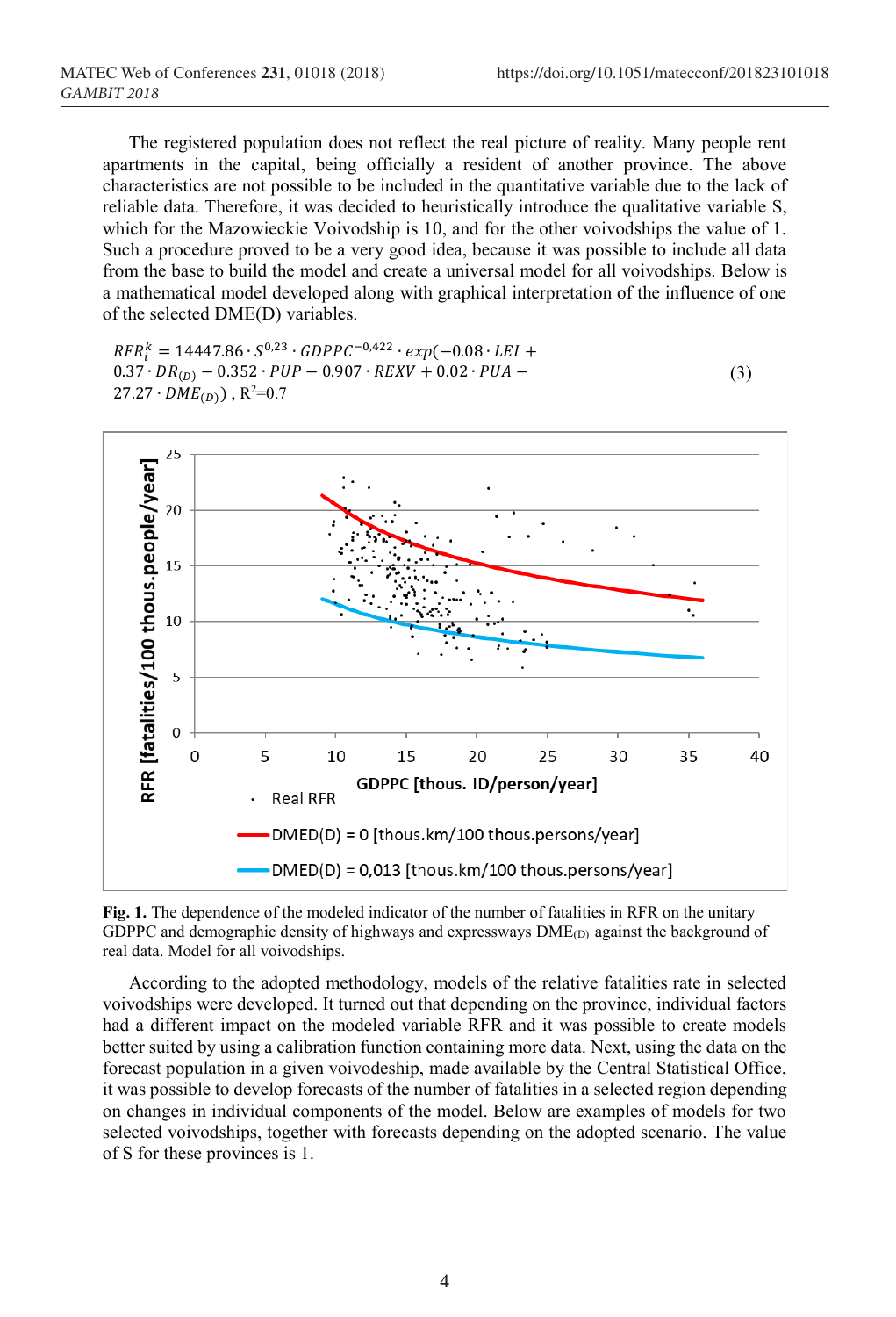#### **4.2 Forecasts for the Pomeranian Voivodship**

The first province selected to calibrate the model created for data from all provinces was the Pomeranian Voivodeship. In the case of this province, it is bigger importantance of demographic density of highways and expressways  $DME_{(D)}$  than in basic model  $RFR_i^k$ . The measure of goodness of the calibrated model for the Pomeranian Voivodship amounted to 95%.

$$
F_l^W = P \cdot 14447.85 \cdot S^{0.23} \cdot GDPPC^{-0.42} \cdot exp(-0.07 \cdot LEI + 0.37 \cdot DR(D) - 0.91 \cdot REXV + 0.02 \cdot PUA - 0.35 \cdot PUP - 211.31 \cdot DME(D)), R^2 = 0.95
$$
\n
$$
(4)
$$



**Fig. 2.** The predicted number of fatalities F depending on the assumed scenarios of changes in independent variables. Pomeranian Voivodeship.

| Scenario       | Variable     |         |        |             |            |            |        |  |  |  |  |
|----------------|--------------|---------|--------|-------------|------------|------------|--------|--|--|--|--|
|                | <b>GDPPC</b> | LEI     | DR(D)  | <b>REXV</b> | <b>PUA</b> | <b>PUP</b> | DME(D) |  |  |  |  |
| S <sub>0</sub> | $+3\%$       | const.  | const. | const.      | const.     | const.     | const. |  |  |  |  |
| S <sub>1</sub> | $+3\%$       | const.  | const. | $+10%$      | const.     | const.     | const. |  |  |  |  |
| S <sub>2</sub> | $+3\%$       | $+0.3%$ | const. | const.      | const.     | const.     | const. |  |  |  |  |
| S <sub>3</sub> | $+3\%$       | const.  | const. | const.      | const.     | const.     | $+5\%$ |  |  |  |  |
| S <sub>4</sub> | $+3%$        | $+0.3%$ | const. | $+10%$      | const.     | const.     | $+5%$  |  |  |  |  |

**Table 1** Assumed variability of selected factors in particular scenarios presented in Figure 2.

As you can see, in the case of the province Pomerania steady economic growth, increased investments on voivodeship roads and increasing the number of motorways and expressways is the chance of a very large reduction in the number of fatalities in the province. Pomeranian until 2050 (Scenario S4). In this scenario a further increase in GDPPC at 3% per annum was assumed, as well as an increase in life expectancy of 0.3% per year. In this scenario, a further increase of subsidies for provincial roads by 10% in relation to the previous year and also a 5% increase in demographic density of highways and expressways DME (D) per year was assumed.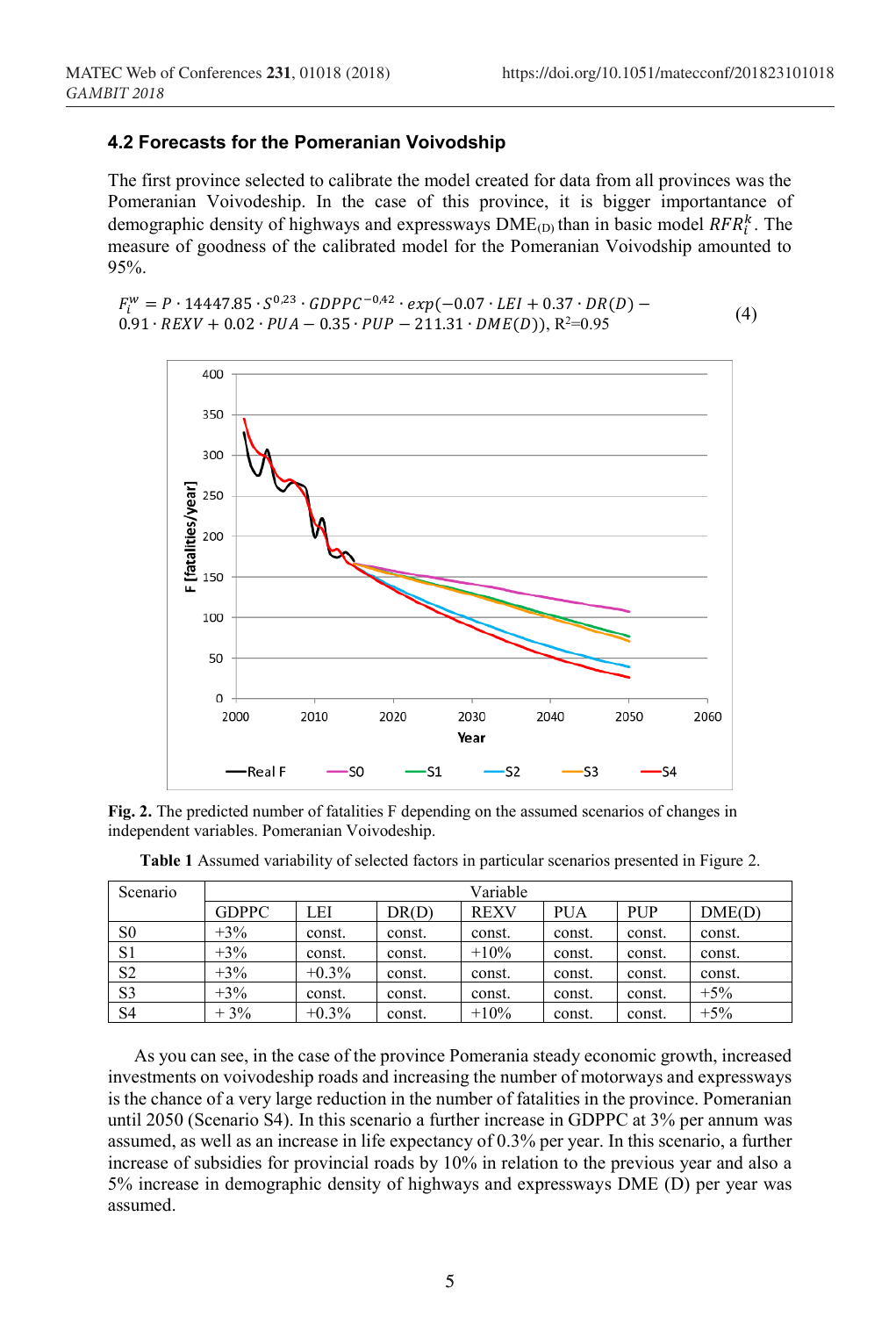#### **4.3 Forecasts for the Kuyavian-Pomeranian Voivodeship**

The second province selected to calibrate the model created for data from all provinces was the Kuyavian-Pomeranian Voivodeship. In the case of this voivodship, statistically significant importance of such additional variables as expenditure on provincial/voivodship roads REXV, percentage of highways and express roads PME and density of vehicles in total DV. This may be due to the rapid and dynamic development of the highest-class road network in this province in recent times. The measure of goodness of the calibrated model for the Pomeranian Voivodship amounted to 79%.

 $F_i^W = P \cdot 14447.85 \cdot S^{0.23} \cdot GDPPC^{-0.42} \cdot exp(-0.07 \cdot LEI + 0.37 \cdot DR(D) - 7.32 \cdot S^{0.23} \cdot E^{0.23} \cdot E^{0.23}$  $REXV + 0.02 \cdot PUA - 0.35 \cdot PUP - 27.27 \cdot DME(D) - 2.06 \cdot PME + 36.30 \cdot DV)$  $R^2=0.79$ (5)

| Scenario       | Variable     |          |        |             |            |            |        |            |         |  |  |
|----------------|--------------|----------|--------|-------------|------------|------------|--------|------------|---------|--|--|
|                | <b>GDPPC</b> | LEI      | DR(D)  | <b>REXV</b> | <b>PUA</b> | <b>PUP</b> | DME(D) | <b>PME</b> | DV      |  |  |
| S <sub>0</sub> | $+2\%$       | const.   | const. | const.      | const.     | const.     | const. | const.     | const.  |  |  |
| S <sub>1</sub> | $+2\%$       | const.   | const. | $+5\%$      | const.     | const.     | const. | const.     | const.  |  |  |
| S <sub>2</sub> | $+2\%$       | $+0.3\%$ | const. | stała       | const.     | const.     | const. | const.     | const.  |  |  |
| S <sub>3</sub> | $+2\%$       | const.   | const. | stała       | const.     | const.     | $+5\%$ | const.     | const.  |  |  |
| S4             | $+2\%$       | $+0.3\%$ | const. | stałe       | const.     | const.     | const. | const.     | $+0.6%$ |  |  |
| S <sub>5</sub> | $+2\%$       | const.   | const. | stała       | const.     | const.     | const. | const.     | $+0.6%$ |  |  |
| S6             | $+2\%$       | $+0.3%$  | const. | $+5%$       | const.     | const.     | $+5%$  | const.     | const.  |  |  |

**Table 2** Assumed variability of selected factors in particular scenarios presented in Figure 3.



**Fig. 3.** The predicted number of fatalities F depending on the assumed scenarios of changes in independent variables. Kuyavian-Pomeranian Voivodeship.

It turns out that in the province In Kujawsko-Pomorskie, there is even more potential for reducing the number of fatalities in road accidents. There is a chance to achieve almost zero vision in this region in 2050 (Scenario S6). In this scenario, it was assumed that in the Kujawsko-Pomorskie voivodship GDDPC will increase with the existing growth rate of 2% per annum, the life expectancy will increase by 0.3% per annum compared to the previous